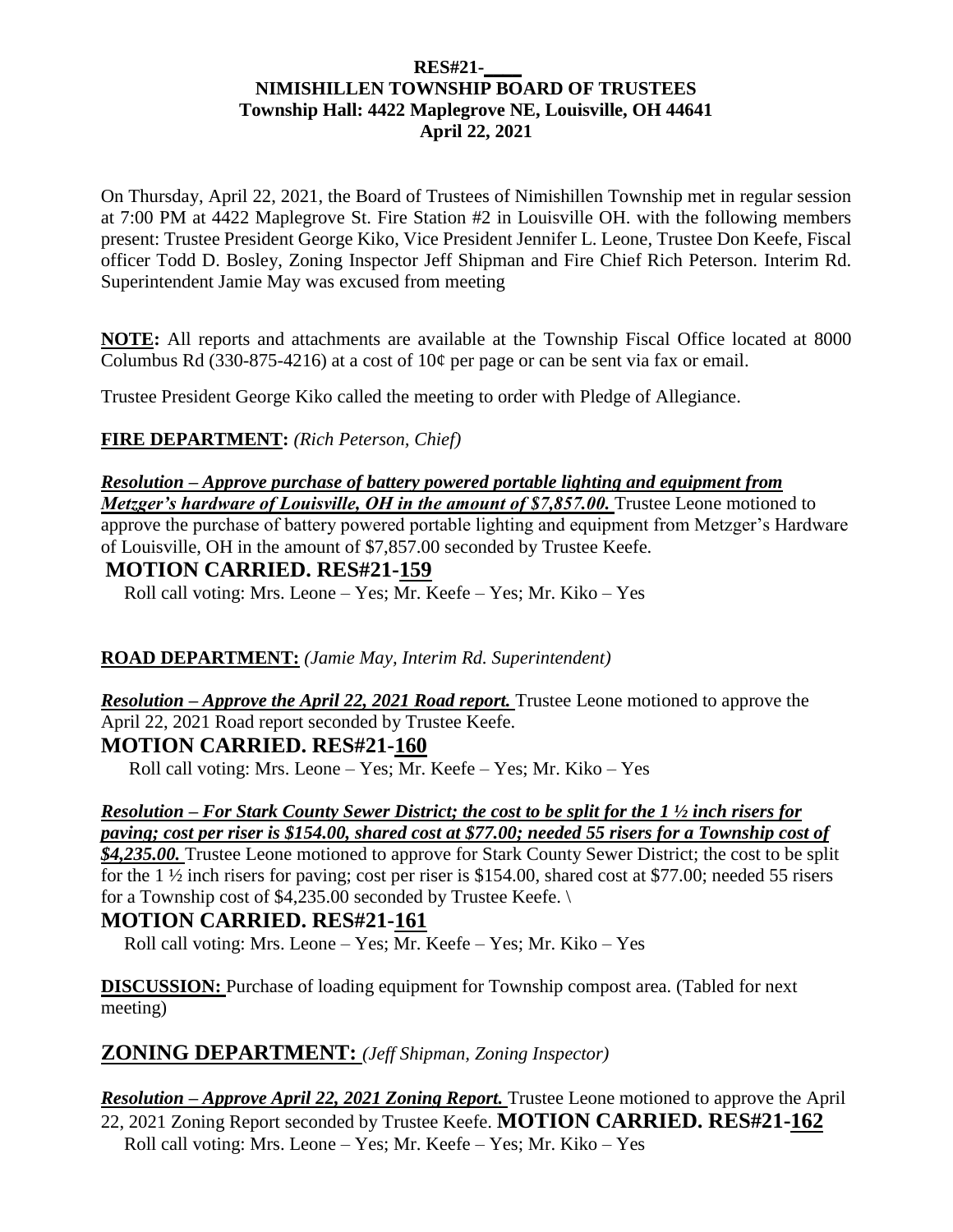*Resolution – Approve Zoning office request for the addition of a Zoning Fee:*

- *1. Recommends the addition to the current Zoning Certificate Fee Schedule a "Zoning Amendment Fee"*
	- *A. The Zoning Commission Amendment Fee apportioned for Change in zoning classification or text amendment will be in the amount of \$450.00, including certificate of mailing costs and all County Recorders fees.*
	- *B. The New Zoning Amendment fee will be added to the Zoning Certificate Fee Schedule under part 5, "Other Fees" Section; labeled "Zoning Amendment Fee".*
	- *C. Nimishillen Township Board of Trustees adoption of the existing Zoning Fee Schedule will be amended through Resolution to accept the "Zoning Amendment Fee".*

*D. This action will supersede any other Resolution that assigned a fee for the same.* 

Trustee Leone motioned to approve the above Zoning Office request for additional Zoning Fee seconded by Trustee Keefe. **MOTION CARRIED. RES#21-163**

# **FISCAL OFFICER:** *(Todd D. Bosley)*

*Resolution – Approve the annual service contract with ESO Solutions Inc. of Dallas TX, in amount of \$5,018.90 for continuation of services including patient care reporting, billing interface and cardiac heart monitor integration.* Trustee Leone motioned to approve the annual service contract with ESO Solutions Inc. of Dallas, TX in amount of \$5,018.90 for continuation of services including patient care reporting, billing interface and cardiac heart monitor integration seconded by Trustee Keefe. **MOTION CARRIED. RES#21-164**

Roll call voting: Mrs. Leone – Yes; Mr. Keefe – Yes; Mr. Kiko – Yes

#### *Resolution – Approve the \$3.00 increase with Aultcare for urine drug screens, new price will be \$45.00 each effective April 1, 2021. New invoice to be paid is \$125.00.* Trustee Leone motioned to approve the \$3.00 increase with Aultcare for urine drug screens, new price will be \$45.00 effective April 1, 2021. New invoice to be paid is \$125.00 seconded by Trustee Keefe.

## **MOTION CARRIED. RES#21-165**

Roll call voting: Mrs. Leone – Yes; Mr. Keefe – Yes; Mr. Kiko – Yes

*Resolution – Approve Contract with Mary Ellen Gooding not to exceed \$5,000.00.* Trustee Leone motioned to approve contract with Mary Ellen Gooding not to exceed \$5,000.00 seconded by Trustee Keefe. **MOTION CARRIED. RES#20-166**

Roll call voting: Mrs. Leone – Yes; Mr. Keefe – Yes; Mr. Kiko – Yes

*Resolution – Approve payment to Stark County Regional Planning Commission for 2021 dues in amount of \$965.20.* Trustee Leone motioned to approve payment to Stark County Regional Planning Commission for 2021 dues in amount of \$965.20 seconded by Trustee Keefe. **MOTION CARRIED. RES#21-167**

Roll call voting: Mrs. Leone – Yes; Mr. Keefe – Yes; Mr. Kiko – Yes